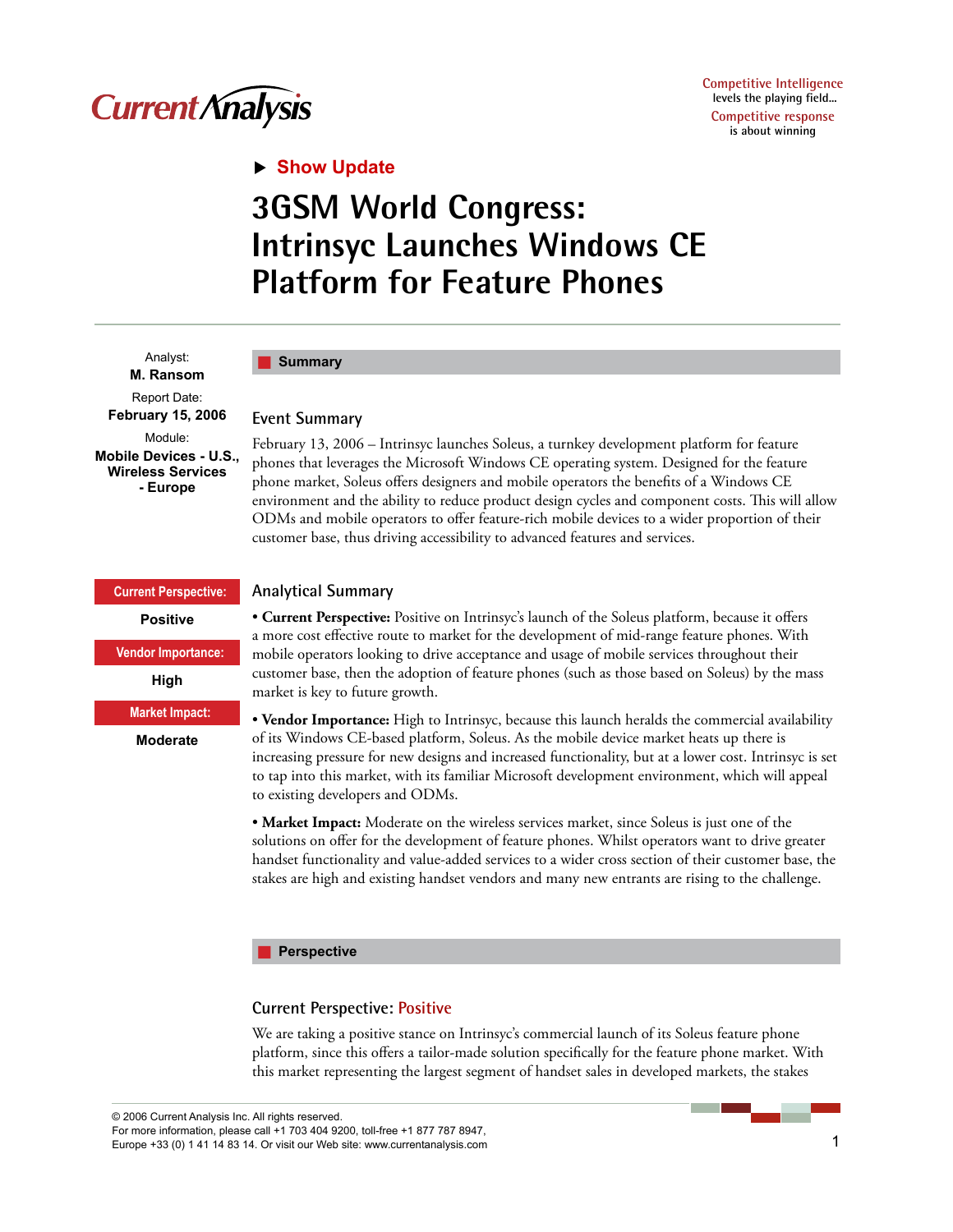

**Competitive Intelligence levels the playing field... Competitive response is about winning**

#### **Report:**

**3GSM World Congress: Intrinsyc Launches Windows CE Platform for Feature Phones**

## **Current Perspective:**

**Positive** 

**Vendor Importance:**

**High** 

**Market Impact:**

**Moderate**

are high, and developers, manufacturers and mobile operators are all looking for cost effective solutions to meet the needs of mid- to high-end consumers, and for volume sales to business customers. Whilst smartphones capture the limelight, they only represent a small proportion of overall handset sales and whilst they offer feature rich designs they do not respond well to producing cut-down versions with reduced functionality and hardware requirements for the more cost-conscious volume handset market. With Soleus based on the familiar Windows Mobile development environment, this allows existing developers to adapt to the new platform easily, thus extending their existing investments to focus on a new handset market segment.

However whilst Soleus is focused directly on the feature phone market, the opportunities in this sector are too large for any other market player to ignore. Symbian, primarily designed for the high-end smartphone market, has designs on this space and Nokia with its high market share of mid-range handsets is also active with promoting the openness of its Series 60 platform and its Series 40 designs. Mobile operators are also active in this market and the recent announcement of a partnership between Vodafone and Huawei offers some cause for concern since Vodafone has effectively bypassed any discussion on platforms by directly commissioning a vendor to produce exclusive 3G consumer handsets. This agreement further reinforces the competitiveness of this market sector and ensures that in the medium term customers will be the ultimate beneficiaries from a wide range of low cost, feature rich mobile devices.

#### **Positives and Concerns**

#### **Competitive Positives**

• Intrinsyc is launching its Soleus platform to enable the development of cost effective, feature rich mobile handsets for the mid-range feature phone market. This market represents the largest segment of handset sales in developed markets and appeals to medium to high end consumers as well as to volume sales into businesses where the fully featured smartphone devices are too complex or expensive for widespread deployment.

• For mobile operators, Soleus allows them to control the customer experience from mobile handsets and the branding of the device, in terms of the overall software design and common interface to applications. It also allows operators to choose the availability of applications to suit particular market conditions.

• For handset manufacturers, Soleus allows for faster development times, using a familiar Microsoft development environment, hence allowing for quicker response to the requirements of mobile operators. Also Soleus offers lower platform costs from reduced memory and processor requirements.

• Intrinsyc is promoting partnerships with independent software vendors to enhance the Soleus platform with additional applications. Software developers can also reuse their investment in Windows Mobile to develop for the Soleus platform.

#### **Competitive Concerns**

• The feature phone represents the largest segment of the handset market, so Intrinsyc is facing tough competition from both established players and new entrants. With such competition the stakes are high; mobile operators will need to seek the best short-term commercial deals to ensure an adequate supply of new models to their portfolio, thus lowering pricing across the board for